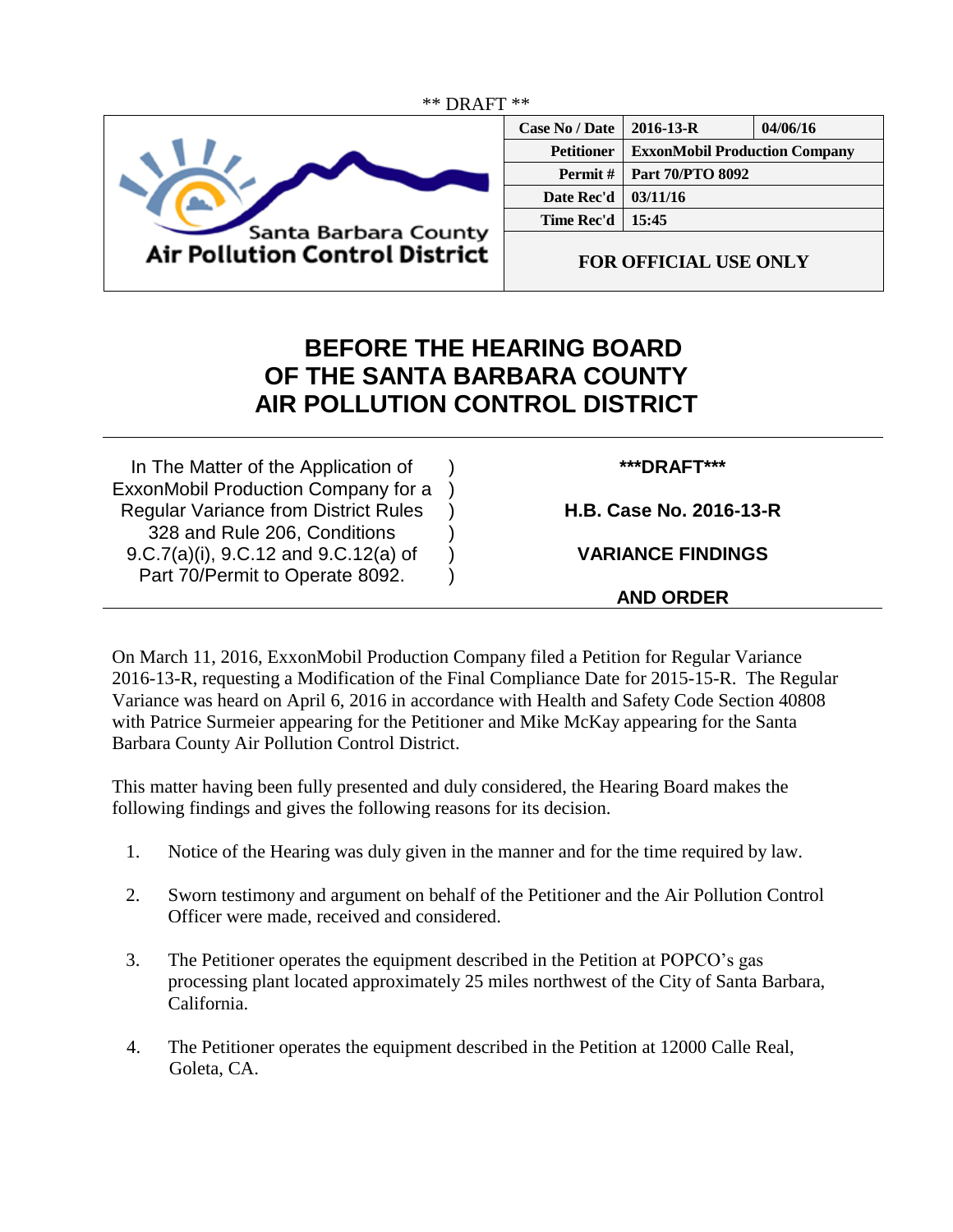| SANTA BARBARA COUNTY APCD    | CASE: 2016-13-R |
|------------------------------|-----------------|
| HEARING BOARD VARIANCE ORDER | DATE: 04/06/16  |

- 5. ExxonMobil Production Company, a division of Exxon Mobil Corporation, is the holder of Permit to Operate 8092-R8. This main facility permit authorizes the operation of the equipment and processes located at the Pacific Offshore Pipeline Company (POPCO) Gas Plant, which is part of the Exxon – Santa Ynez Unit Project.
- 6. As a result of the Plains All American Pipeline (AAPL) Line 901 failure on May 19, 2015, ExxonMobil Production Company has experienced facility impacts. On July 01, 2015, the Hearing Board heard and issued Regular Variance Order 2015-15-R, providing relief from the above conditions through June 5, 2016.
- 7. At this time, it is unclear when the restart of the Petitioners facility may occur. Adequate verification of proper operation of a new H2S analyzer is only feasible if installed just prior to operation and in-service testing completed to ensure proper operation. If the analyzer is installed now, there is no way of verifying that the unit will read accurately under normal operating conditions because this verification can only be performed once tail gas is present. Per Health and Safety Code §42357, the Petitioner is requesting a Modification of Final Compliance Date, extending variance coverage through June 5, 2017. There are no expected emissions related to the granting of the Petitioners request.
- 8. A nuisance as defined in District Rule 303 is not expected to occur as a result of this variance and continued operation is not likely to create an immediate threat or hazard to public health or safety.
- 9. The District staff supports the Petition as conditioned below.
- 10. Pursuant to Health and Safety Code section 42359.5, it is found that "good cause" exists for the granting of Petitioner's request for a Modification of the Final Compliance Date set forth in 2015-15-R.

## **THEREFORE, THE HEARING BOARD ORDERS,** as follows:

That a Regular Variance be granted for the operation of the Pacific Offshore Pipeline Company facility in violation of Rules 328 and Rule 206, Conditions 9.C.7(a)(i), 9.C.12 and 9.C.12(a) of Part 70/Permit to Operate 8092 from June 6, 2016 through June 5, 2017, or the date the facility resumes platform gas processing, whichever occurs first, with the following conditions:

1. Petitioner shall submit increments of progress to the Hearing Board and District on the first day of every calendar quarter after the date of approval of the Regular Variance beginning July 1, 2016. The increments of progress report shall include: status of compliance, any corrective action taken to date, and the dates, times, volumes and actual emissions, if any, that occurred during the variance.